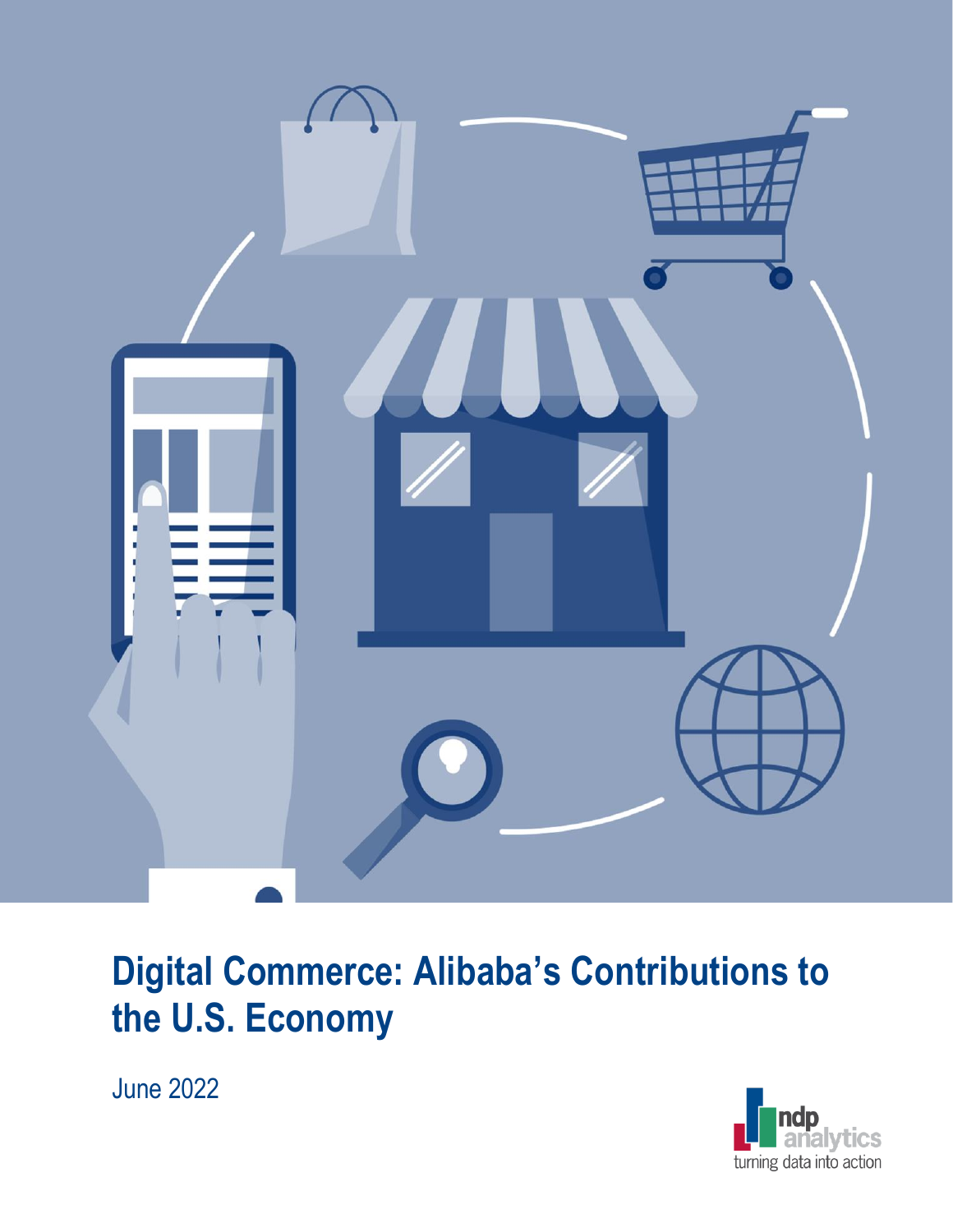

## **Digital Commerce: Alibaba's Contributions to the U.S. Economy**

**Nam D. Pham, Ph.D. and Mary Donovan**

**ndp | analytics<sup>1</sup>**

#### **SUMMARY**

Alibaba offers multiple e-commerce platforms that enable sellers, ranging from global brands and mid-sized companies to small businesses and individual artisans, to sell their products internationally and reach more than a billion consumers in China and other markets. In 2020, large and small U.S. brands sold over \$55.2 billion worth of products to Chinese consumers on Alibaba platforms.

The Alibaba platforms studied and featured in this report include Taobao Global, Tmall, Tmall Global, Freshippo, and Kaola. As part of Alibaba's Taobao Marketplace, one of the world's largest consumer-toconsumer (C2C) platforms, Taobao Global connects companies outside of China to a network of over 60,000 independent online Chinese retailers. In this way, Taobao creates a channel for smaller global brands to sell their products in China, one of the world's largest and fastest-growing digital consumer markets. Tmall and Tmall Global, Alibaba's business-to-consumer (B2C) platforms, provide online stores for global brands and their authorized retailers to sell products directly to Chinese consumers. Freshippo and Kaola, Alibaba's newest platforms, provide Chinese consumers with high-quality imported products and diverse shopping experiences.

U.S. brands sell a wide range of products, from consumer staples to luxury goods, on Alibaba platforms. In 2020, the three largest product categories were computers and electronics, which accounted for 46% of total product sales from U.S. brands, followed by apparel and leather products (19%), and personal care, health, and cleaning products (13%).<sup>2</sup> (Figure 1)

<sup>1</sup> Nam D. Pham is Managing Partner and Mary Donovan is Principal at ndp | analytics. Stephanie Barello provided research assistance. The Alibaba Group provided financial support to conduct this study. The opinions and views expressed in this report are solely those of the authors.

<sup>2</sup> This study analyzes the economic impact of Alibaba sales of U.S. products by industry. To do this, product-level data was mapped to broader industry classifications based on the North American Industry Classification System (NAICS). The study methodology is described in the Appendix.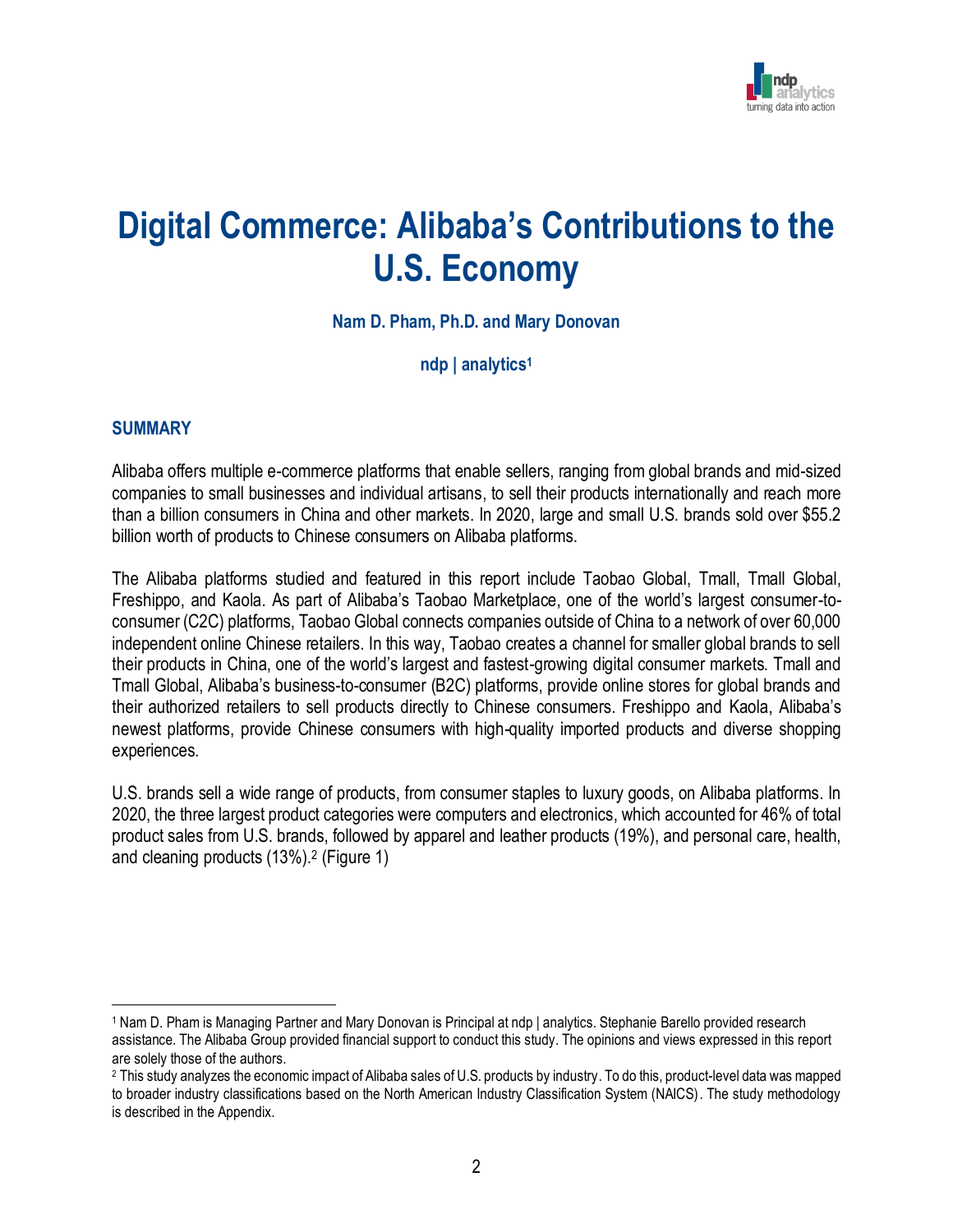

#### Figure 1. **Computers and electronics accounted for the largest share of sales of U.S. products on Alibaba platforms in 2020<sup>3</sup>**



U.S. brands sell their products directly and indirectly to Chinese customers on Alibaba platforms using various business models. Smaller brands often choose to work with retail partners who already own and operate online stores on Taobao Global. This model allows companies, especially small businesses, to efficiently market and sell their products to Chinese consumers. In contrast, many larger brands tend to sell directly to consumers through their own online "flagship" stores on Tmall and Tmall Global, or they authorize retailers to sell their products in exclusive or specialized stores on those platforms. Brands that own and operate flagship stores receive nearly all revenues from products sold on Alibaba platforms. Brands that use online retailers to sell to Chinese consumers on Alibaba receive the revenue from product sales minus compensation paid to retail partners for their services. These global retail partners are estimated to receive 28% of total sales of U.S. products on Alibaba's platforms which is in line with the practices of the broader global retail industry. In fact, during 2019 and 2020, global retailers' gross margin averaged 26.2% and online retailers' gross margin averaged 39.4%. 4

Chinese shoppers purchase billions of dollars worth of U.S. products on Alibaba's platforms every year, generating revenue for U.S. brands and benefitting the U.S. economy. After subtracting revenues that flow to global retail partners, U.S. brands are estimated to have generated approximately \$39.7 billion in revenues in 2020. These figures are in line with data reported for other international retailers. In addition to generating revenues directly for the brands, U.S. products sold on Alibaba's platforms produce substantial spillover benefits to companies along the supply chain and in communities in the United States. These spillover benefits, commonly referred to as indirect and induced effects, are estimated using official industry economic multipliers. In 2020, U.S. brands generated \$39.7 billion in direct revenues (also called "output") from products sold on Alibaba, which created an additional \$29.9 billion in indirect and induced output for companies along the supply chain and in local communities; in total, U.S. brands' sales on Alibaba platforms supported \$69.6 billion in gross output across the United States.

<sup>3</sup> The Alibaba Group.

<sup>4</sup> Damadoran Online Data.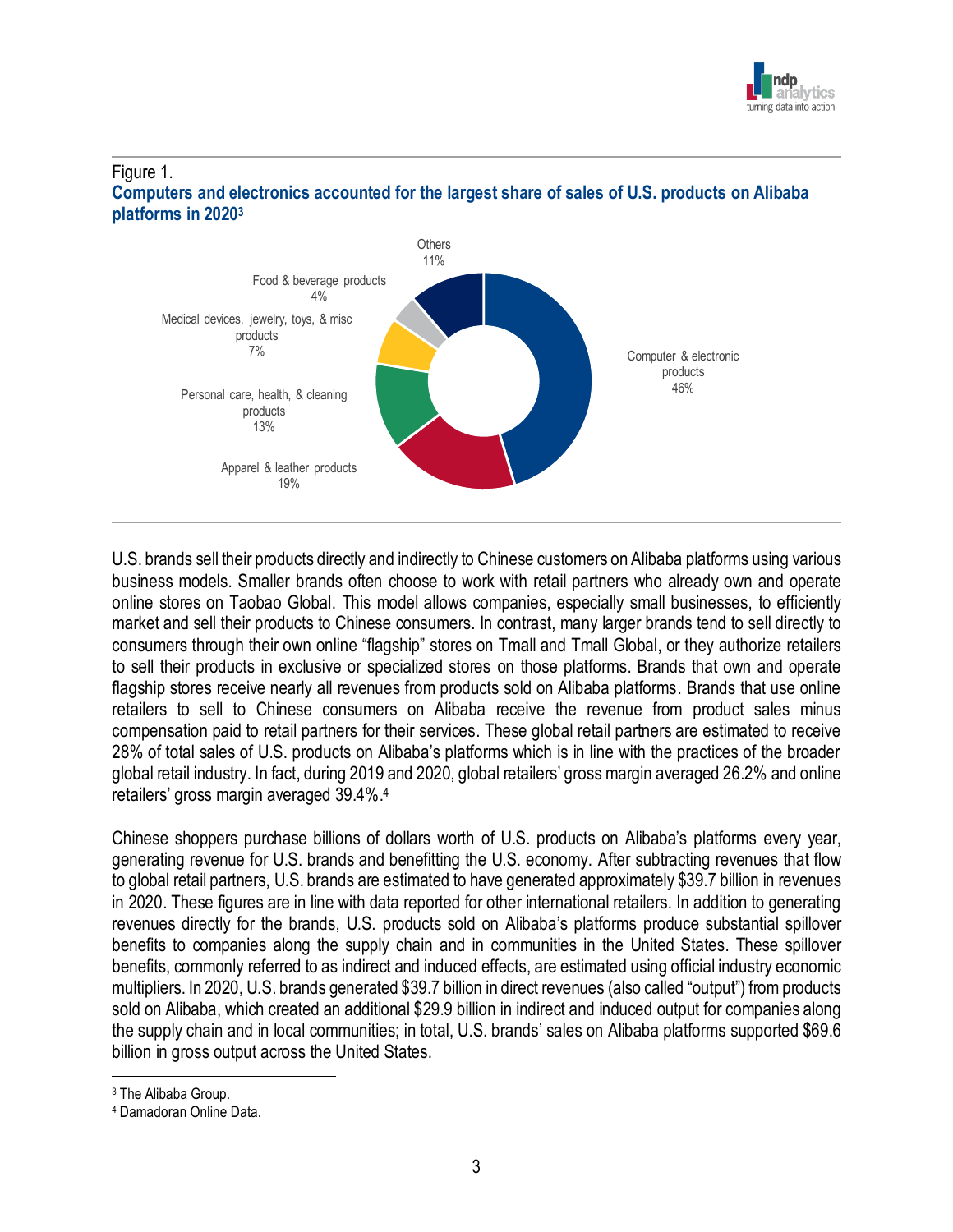

Sales of U.S products on Alibaba's platforms increase economic activity in the United States. This new activity is value-added to the U.S. gross domestic product (GDP); it is calculated by subtracting the costs of intermediary goods and services from gross output. In 2020, sales of products from U.S. brands on Alibaba directly contributed \$26.5 billion to U.S. GDP and supported an additional \$12.6 billion in indirect and induced contributions. In total, sales of U.S. products on Alibaba added \$39.1 billion to U.S. GDP in 2020.

U.S. brands employ production and non-production workers to produce and sell their products and manage operations in the United States. In 2020, sales of products from U.S. brands on Alibaba created 124,561 direct U.S. jobs and supported an additional 131,725 indirect and induced jobs along the supply chain and in communities. These 256,286 jobs, in total, generate wages and support individuals and families across the country. In 2020, a total of \$21.0 billion was paid to workers in connection with sales of U.S. products on Alibaba's platforms, including \$11.9 billion in direct wages and salaries paid by U.S brands and \$9.1 billion in indirect and induced wages. (Table 1)

#### Table 1.

**Sales of products from U.S. brands on Alibaba platforms create ripple effects along the supply chain in the U.S. economy<sup>5</sup>**

| <b>Industry</b>                    | <b>Direct Impact</b> | Indirect and<br><b>Induced Impact</b> | <b>Total Impact</b> |
|------------------------------------|----------------------|---------------------------------------|---------------------|
| Gross Revenue/Output (\$M)         | \$39,650.8           | \$29,907.9                            | \$69,558.7          |
| Value-Added (\$M)                  | \$26,493.7           | \$12,599.5                            | \$39,093.2          |
| Production and Non-Production Jobs | 124,561              | 131,725                               | 256,286             |
| Wages and Salaries (\$M)           | \$11,911.7           | \$9,136.2                             | \$21,047.9          |

Alibaba's platforms provide a variety of vehicles for premium brands, smaller brands, and entrepreneurs in the U.S. to penetrate the world's largest consumer market of more than 1.4 billion people. Utilizing innovative technology, Alibaba successfully connects U.S. brands to the tools they need to sell their products — from high-tech consumer electronics to fresh produce — to Chinese consumers across many demographics. Like all other cross-border trading activities, products sold in China, directly and indirectly, create positive economic effects for the U.S. economy.

#### **ALIBABA B2C AND C2C PLATFORMS**

Since its inception in 1999, Alibaba has deployed advanced technologies to provide sellers, ranging from large global corporations to small businesses, access to the Chinese market and other markets overseas. Global brands and businesses use Alibaba platforms to reach online shoppers in China. This segment of Chinese consumers has grown exponentially, from nearly 34 million online shoppers in 2006 to over 782 million in 2020. (Figure 2)

<sup>5</sup> The Alibaba Group; Bureau of Economic Analysis; ndp | analytics.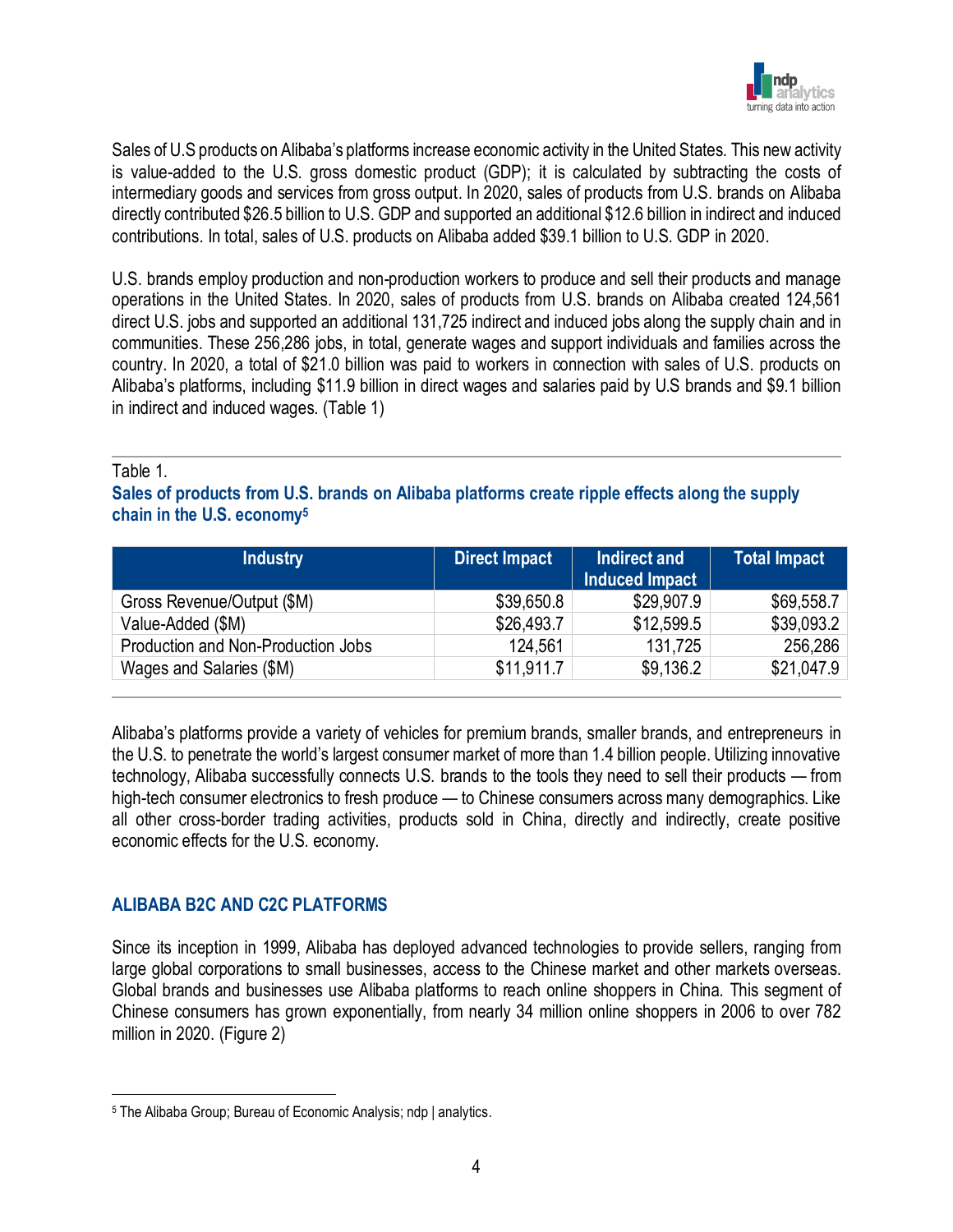



#### Figure 2. **Online shoppers in China grew 23x, from 34 million to 782 million people, in 15 years<sup>6</sup>**

The Alibaba platforms studied in this report include Taobao Global, Tmall, Tmall Global, Freshippo, and Kaola. Each platform is unique and offers U.S. brands, both large and small, the opportunity to reach billions of consumers in China and other markets.

#### *Taobao Global*

In 2004, Alibaba launched its Taobao Marketplace platform, allowing small businesses and individuals to open online stores to sell products to Chinese consumers. Customers on Taobao are relatively split between men and women. Roughly 82% live in urban areas, and 56% are under 35 years old; lower-income consumers make up 36% of Taobao shoppers.<sup>7</sup> The platform has experienced continued growth in recent years. From 2015 to 2020, Taobao's gross merchandise value doubled from 1.6 trillion yuan (\$251.1 billion) to 3.4 trillion yuan (\$532.5 billion). (Figure 3)



#### Figure 3. **Gross merchandise value of Taobao doubled from 1.6 trillion yuan to 3.4 trillion yuan in 5 years<sup>8</sup>**

<sup>6</sup> Statista.

<sup>7</sup> Statista Global Consumer Survey. 2021. "Online shops: Taobao.com in China 2021." Statista; Alibaba.

<sup>8</sup> Statista.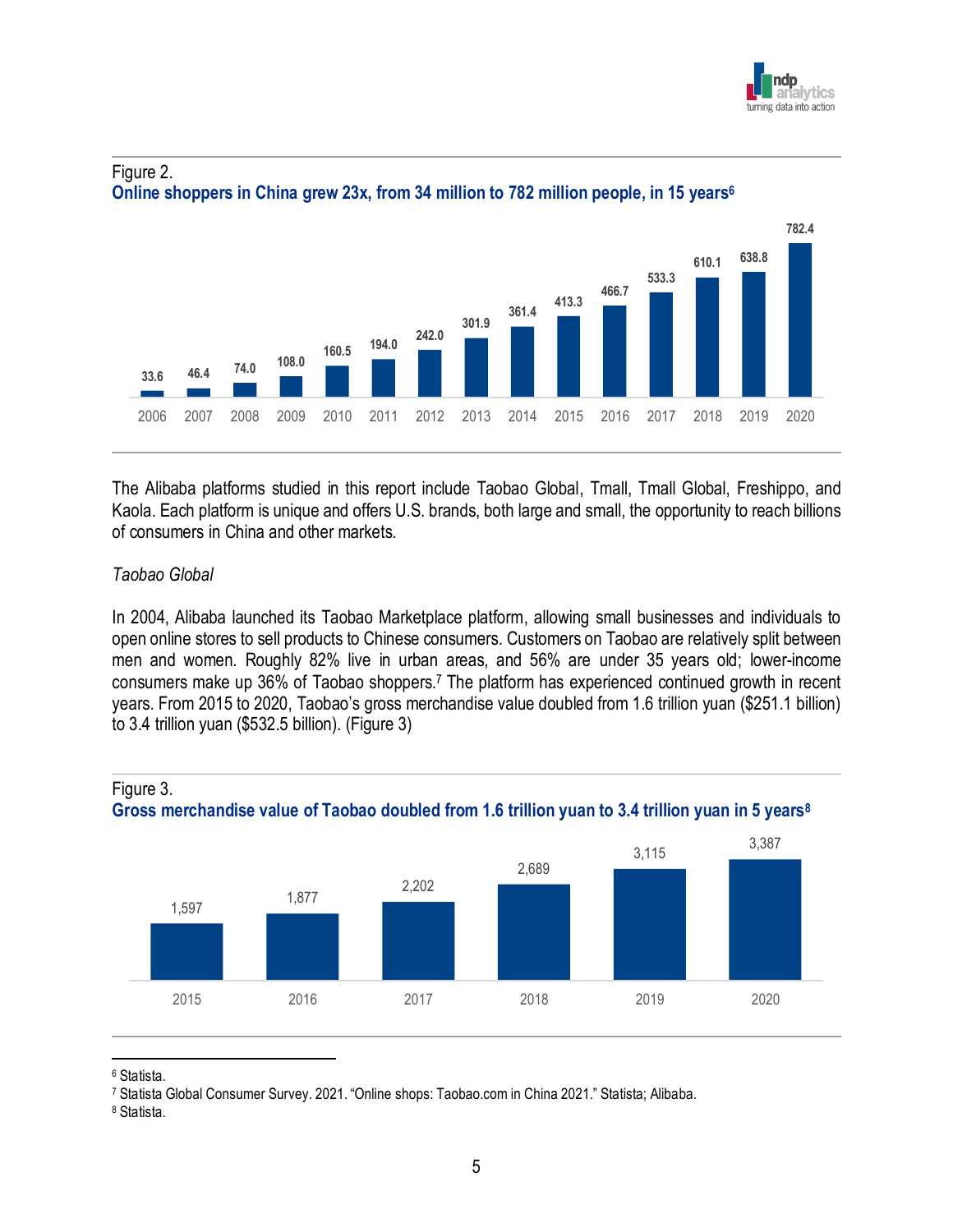

In 2007, Alibaba extended its consumer-to-consumer (C2C) platform to create Taobao Global. As part of Taobao Marketplace, Taobao Global connects smaller foreign brands with a network of over 60,000 independent online Chinese retailers to bring high-quality products to Chinese consumers. This connectivity promotes smaller foreign brands to Chinese consumers. Brands typically establish distribution arrangements where they supply the products, and their retail partners promote and deliver them to Chinese consumers in a manner best suited for the market. These online Chinese retail partners provide a "one-stop" solution that covers marketing, delivery, customer service, and other forms of assistance as part of their offerings in the Chinese market. (Figure 4)



#### *Tmall & Tmall Global*

In 2008, Alibaba launched Tmall, a business-to-consumer (B2C) online platform, to complement Taobao's C2C portal and provide a platform for brands of all sizes, from small- and medium-enterprises to large corporations, to reach Chinese consumers. Six years later, in 2014, Alibaba launched the worldwide version, Tmall Global, a cross-border e-commerce platform providing domestic consumers with imported products. The operations and legal requirements differ between the two platforms. For example, to sell products on Tmall, foreign brands must create a business entity and register their trademark in China. In addition, the brand's operations, including warehousing and shipping, must be handled within China. The opposite is true for Tmall Global: brands must create their business entities and register trademarks outside of mainland China. They can operate their businesses and ship their products from any overseas country.

<sup>9</sup> [Taobao Global](https://www.taobao.com/markets/gmall/)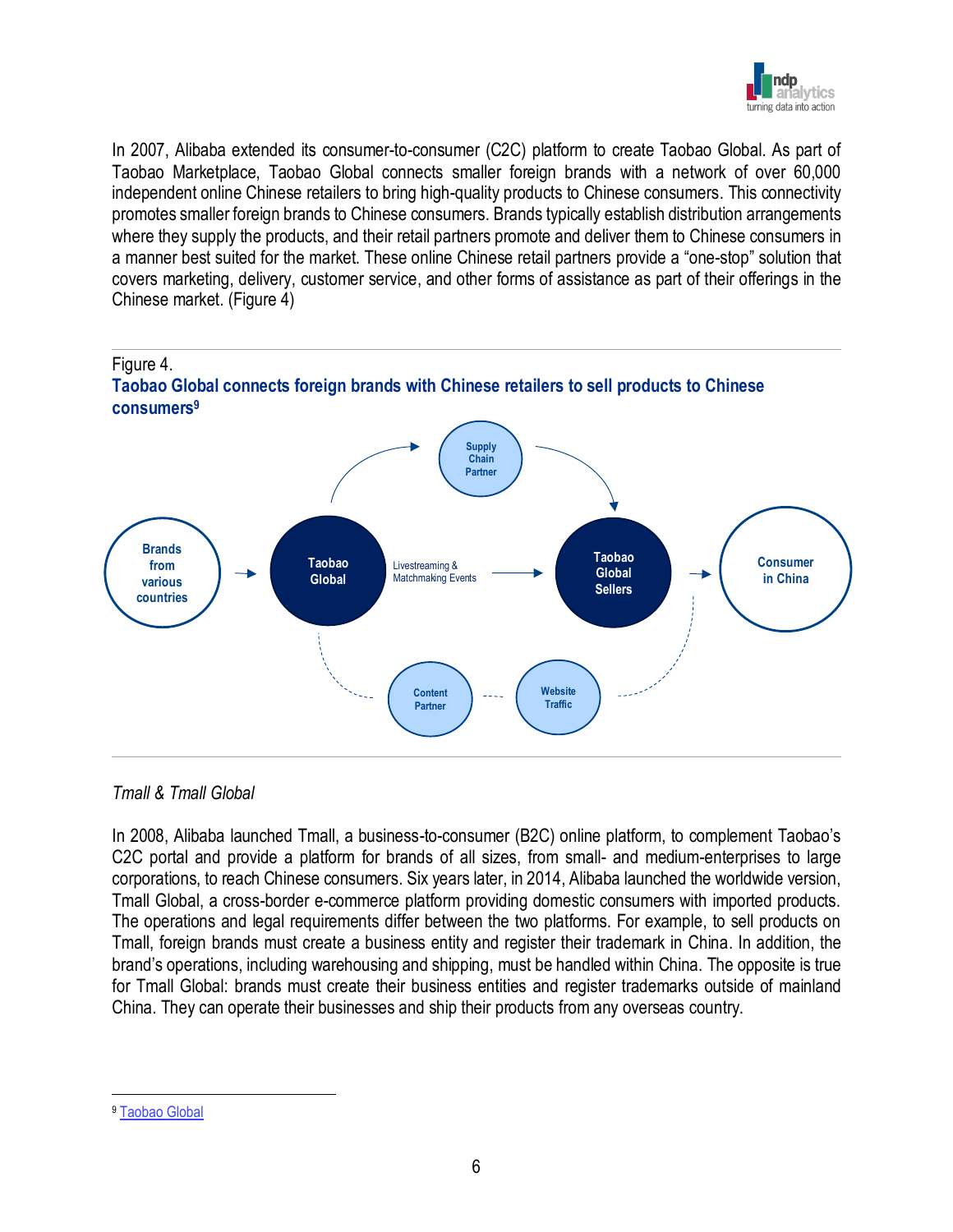

Similar to Taobao, Tmall shoppers are roughly split between men and women. However, the income demographics are slightly different; unlike Taobao, middle-income consumers make up 37% of Tmall customers.<sup>10</sup> Tmall has experienced rapid growth in recent years. From 2015 to 2021, the gross merchandise value of Tmall more than quadrupled from 847 billion yuan (\$13.3 billion) to 3.9 trillion yuan (\$609.0 billion). (Figure 5)





Tmall and Tmall Global have different store types, such as flagship, authorized, and specialty stores. Flagship stores are owned and operated by brand (trademark) owners or exclusive dealers (merchants) directly authorized by the brand owners. Additionally, these merchants can open authorized stores, also called franchise stores, to sell multiple products in different categories for one brand or multiple sub-brands. Finally, merchants authorized by brand owners can open specialty to sell two or more brands under one category. These brands and merchants sell all types of goods, ranging from beauty products, toys, and clothes to watches, luxury cars, premium wines, and beyond.

2015 2016 2017 2018 2019 2020 2021

#### *Freshippo & Kaola*

Figure 5.

Since its launch in 2016, Freshippo, Alibaba's physical supermarket channel, has ushered grocery shopping into the digital era. With approximately 200 stores, Freshippo has become popular among Chinese consumers with features such as a mobile-first shopping experience, 30-minute delivery options, and a vast selection of products, including live seafood with cook-in-store options.<sup>12</sup> In 2019, Alibaba acquired Kaola, an e-commerce platform to provide Chinese consumers with high-quality imported products.<sup>13</sup> The platform allows foreign brands to promote their products across online forums, portals, and marketing channels. Kaola offers three business models: wholesale buying, an online marketplace, and integration with the seller's own website or product sales management system. The products sold on Kaola include baby formula and baby products, packaged foods and nutrition products, cosmetics, household and personal care products, apparel

<sup>11</sup> Statista 2022 (2006-2020 data); [Alibaba 2021 Annual Report](https://doc.irasia.com/listco/hk/alibabagroup/annual/2021/ar2021.pdf) (2021 data)

<sup>10</sup> Statista Global Consumer Survey – Brand Report. 2021. "Online shop: tmall.com in China 2021." Statista.

<sup>12</sup> [Alizila](https://www.alizila.com/freshippo-store-formats-cater-to-different-consumer-needs/)

<sup>13</sup> [Alibaba PR Newswire](https://www.prnewswire.com/news-releases/alibaba-acquires-import-e-commerce-platform-kaola-from-netease-for-approximately-us2-billion-300913004.html)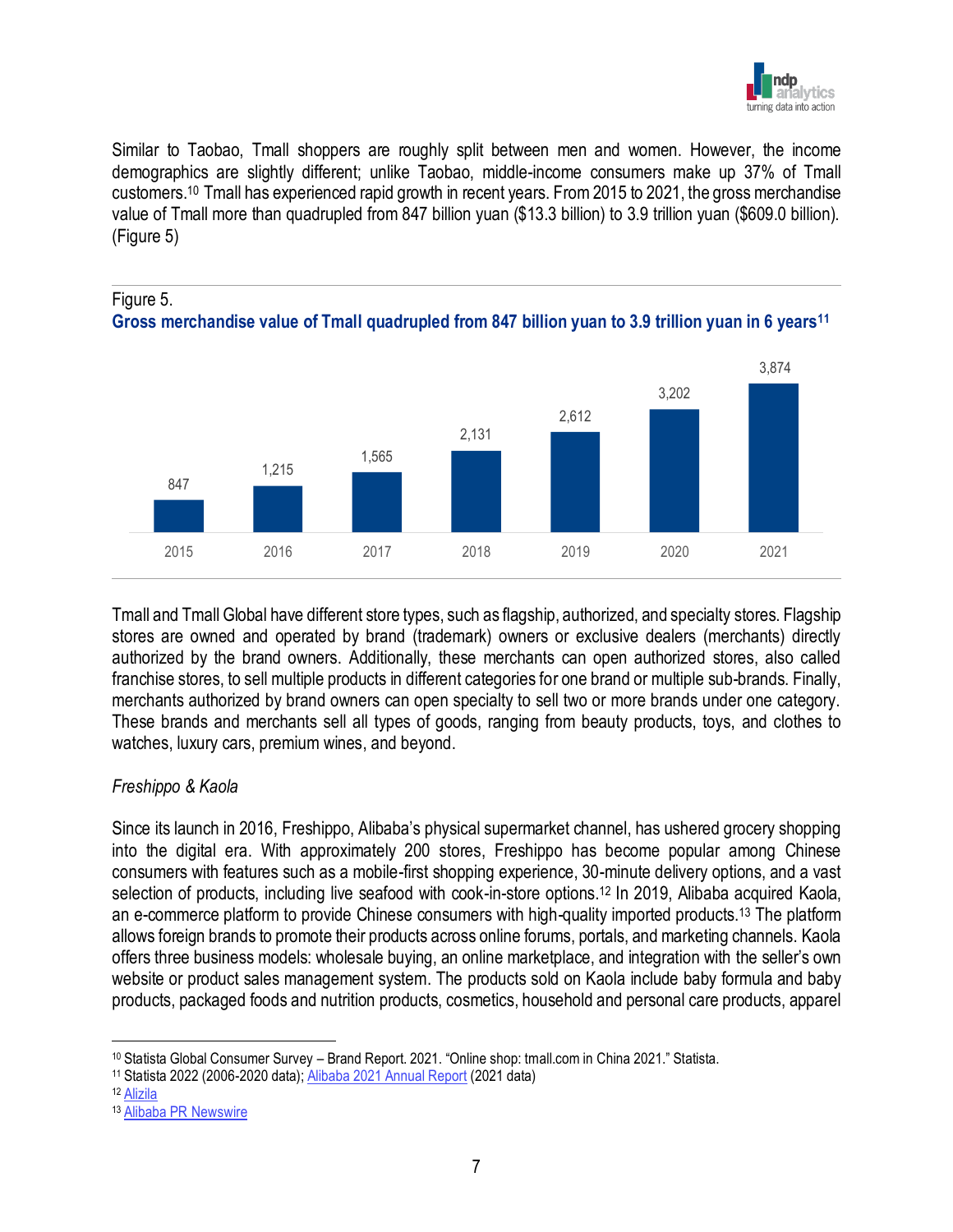

and accessories, and small consumer electronics.<sup>14</sup> Unlike Taobao and Tmall, female shoppers make up over 80% of Kaola's customers. 39% of Kaola shoppers are under 25, and 75% are 30 years old and younger.<sup>15</sup>

#### **SALES OF U.S. BRANDS ON ALIBABA PLATFORMS IN CHINA**

U.S. products continue to gain popularity among Chinese consumers. In 2020, sales of products from U.S. brands on Alibaba's platforms totaled over \$55.2 billion, a 23% increase from 2019. These sales were generated from more than 1.4 billion orders placed by Chinese shoppers, a 25% increase from 2019.

The U.S. brands that sell products on Alibaba come from many different industries. To examine the impact of their sales, this study mapped product-level data to broader industry classifications based on the North American Industry Classification System (NAICS).<sup>16</sup> In 2020, the top three categories were computers and electronics, which accounted for the largest share of product sales from U.S. brands (46%), followed by apparel and leather products (19%), and personal care, health, and cleaning products (13%). (Figure 6)



Sales of products from U.S. brands increased across most categories from 2019 to 2020. The largest category, computers and electronics, grew by 28%, from \$19.6 billion in 2019 to \$25.1 billion in 2020. Similarly, sales of apparel and leather products rose 20%, from \$8.9 billion in 2019 to \$10.7 billion in 2020. During that same period, personal care, health, and cleaning products grew by 53% from \$4.7 billion \$7.1 billion. (Table 2)

<sup>14</sup> [Department for International Trade](https://www.great.gov.uk/selling-online-overseas/markets/details/kaola/)

<sup>15</sup> Statista

<sup>16</sup> See Appendix for detailed methodology.

<sup>17</sup> The Alibaba Group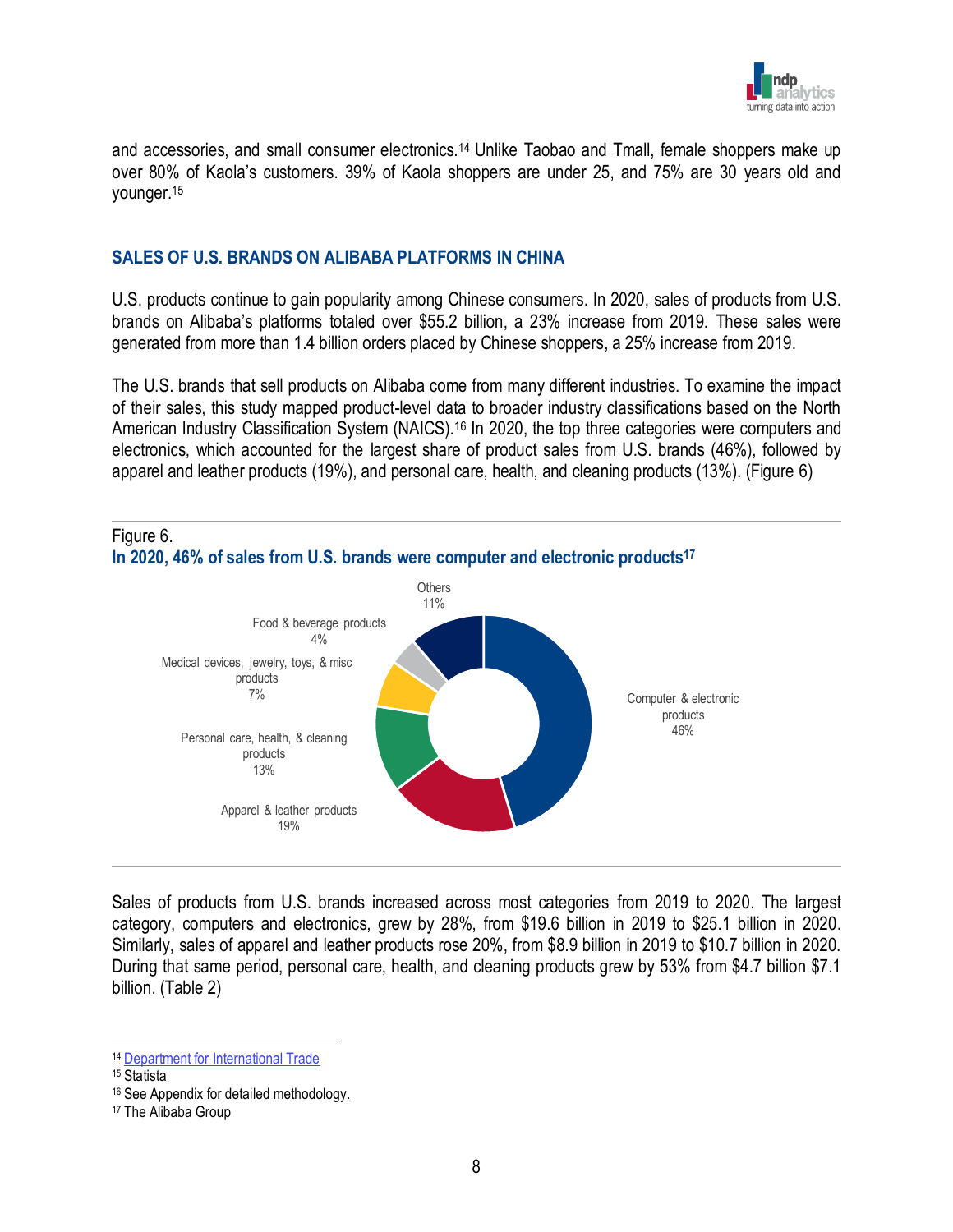

#### Table 2.

## **Sales of computers and electronics from U.S. brands on Alibaba grew 28% from 2019 to 2020<sup>18</sup>**

|                                                        | 2019       | 2020       | <b>Growth</b> |
|--------------------------------------------------------|------------|------------|---------------|
| Computer & electronic products                         | \$19,575.1 | \$25,050.8 | 28.0%         |
| Apparel & leather products                             | \$8,896.3  | \$10,673.2 | 20.0%         |
| Personal care, health, & cleaning products             | \$4,660.9  | \$7,128.0  | 52.9%         |
| Medical devices, jewelry, toys, & other misc. products | \$3,195.0  | \$3,839.4  | 20.2%         |
| Food & beverage products                               | \$2,000.5  | \$2,305.7  | 15.3%         |
| Electrical equipment & appliances                      | \$1,173.7  | \$1,460.0  | 24.4%         |
| Furniture                                              | \$664.2    | \$1,091.8  | 64.4%         |
| Baby diapers, paper supplies, & packaging              | \$982.1    | \$1,474.5  | 50.1%         |
| Motor vehicles and parts & bikes                       | \$2,886.2  | \$947.8    | $-67.2%$      |
| Hardware/tools, & kitchen/tableware                    | \$204.9    | \$296.4    | 44.7%         |

## Total Sales of Top 10 Product Categories (millions of USD)

#### Number of Orders of Top 10 Product Categories (millions)

|                                                        | 2019  | 2020  | <b>Growth</b> |
|--------------------------------------------------------|-------|-------|---------------|
| Computer & electronic products                         | 85.5  | 97.6  | 14.1%         |
| Apparel & leather products                             | 213.6 | 252.6 | 18.3%         |
| Personal care, health, & cleaning products             | 264.2 | 347.8 | 31.6%         |
| Medical devices, jewelry, toys, & other misc. products | 139.7 | 162.9 | 16.6%         |
| Food & beverage products                               | 193.0 | 237.7 | 23.2%         |
| Electrical equipment & appliances                      | 30.5  | 30.6  | 0.2%          |
| Furniture                                              | 11.8  | 14.3  | 21.5%         |
| Baby diapers, paper supplies, & packaging              | 120.0 | 168.6 | 40.5%         |
| Motor vehicles and parts & bikes                       | 14.1  | 16.8  | 19.1%         |
| Hardware/tools, & kitchen/tableware                    | 16.5  | 24.0  | 46.1%         |

## **THE ECONOMIC CONTRIBUTIONS OF ALIBABA'S PLATFORMS TO THE U.S. ECONOMY**

Most premium and larger U.S. brands sell their products directly to Chinese consumers through Alibaba's online stores or through authorized retailers. In contrast, smaller U.S. brands tend to rely on retail partners who have a deep knowledge of local culture, consumer tastes, and preferences — and languages and dialects — to market their products effectively to Chinese consumers on Alibaba's Taobao Global platform. These retail partners are typically independent entrepreneurs who live in China or elsewhere while operating

<sup>18</sup> The Alibaba Group.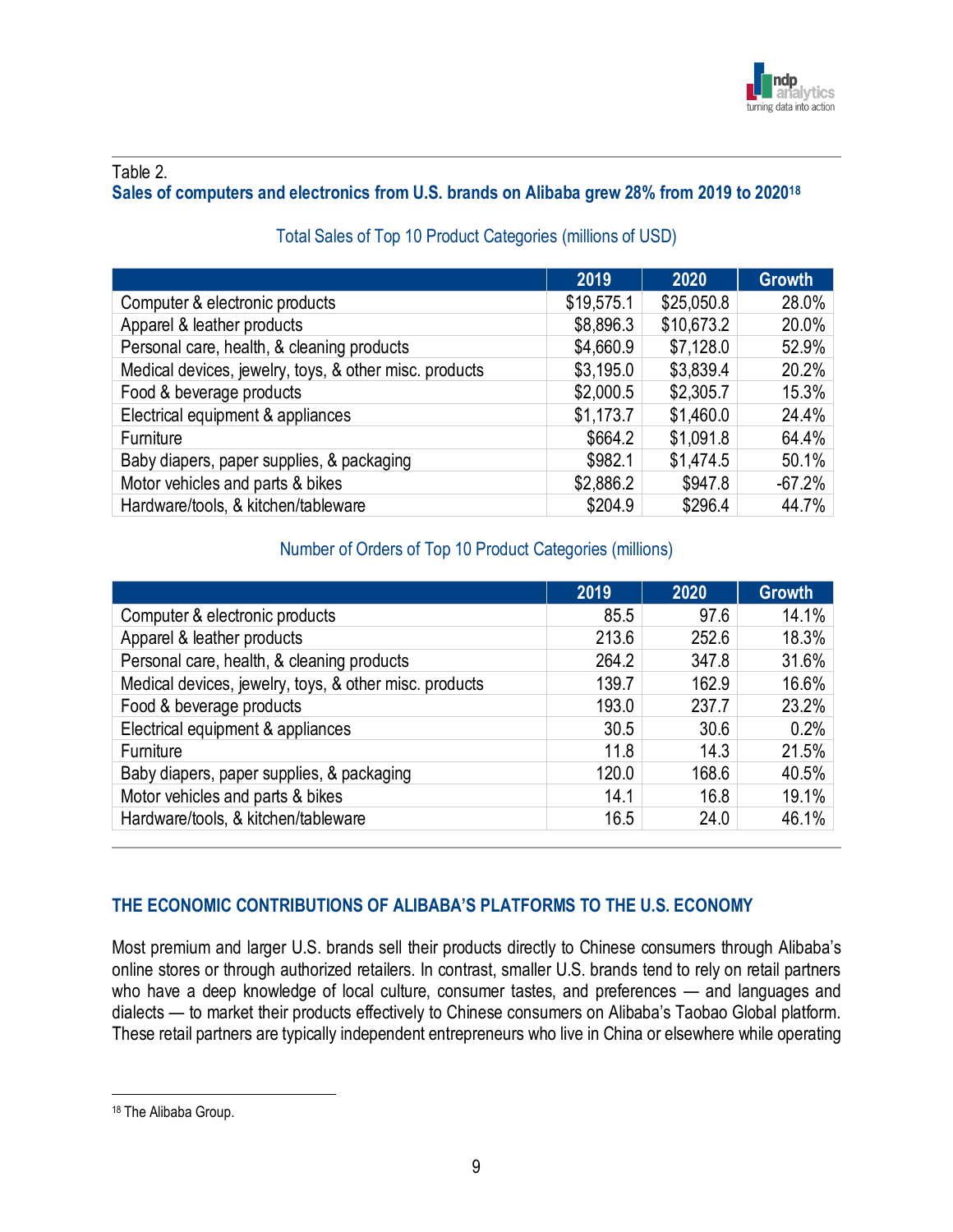

their online stores on Alibaba's platforms. The fees charged by retail partners for their services vary depending on factors such as store type, product type, and other partnership terms.

The output generated from U.S. brands' activity on Alibaba is calculated by subtracting typical retail margins from total product sales for each business unit, store type, and product category. Global retail partners are estimated to receive 28% of total sales of U.S. products on Alibaba's platforms, which is in line with the broader global retail industry. During 2019 and 2020, global retailers' gross margin averaged 26.2% and online retailers' gross margin averaged 39.4%.<sup>19</sup>

Based on these assumptions, U.S. brands generated nearly \$39.7 billion from selling their products to Chinese consumers on Alibaba platforms in 2020. Computer and electronic products generated nearly \$21.2 billion, apparel and leather products generated almost \$5.9 billion, and personal care, health, and cleaning products generated nearly \$4.3 billion. (Table 3)

#### Table 3.

#### **U.S. brands generated nearly \$39.7 billion from selling their products on Alibaba in 2020<sup>20</sup>**

|                                                        | Output of U.S.<br><b>Brands (\$M)</b> |
|--------------------------------------------------------|---------------------------------------|
| <b>Manufacturing products</b>                          | \$39,291.2                            |
| Computer & electronic products                         | \$21,154.6                            |
| Apparel & leather products                             | \$5,890.5                             |
| Personal care, health, & cleaning products             | \$4,277.6                             |
| Medical devices, jewelry, toys, & other misc. products | \$2,285.6                             |
| Food & beverage products                               | \$1,529.1                             |
| Electrical equipment & appliances                      | \$1,136.1                             |
| Furniture                                              | \$858.5                               |
| Baby diapers, paper supplies, & packaging              | \$816.7                               |
| Motor vehicles and parts & bikes                       | \$840.1                               |
| Hardware/tools, & kitchen/tableware                    | \$201.4                               |
| Other manufacturing products                           | \$300.9                               |
| Non-manufacturing products                             | \$359.7                               |
| <b>Total</b>                                           | \$39,650.8                            |

The economic impacts of products from U.S. brands sold on Alibaba's platforms extend beyond the revenue received by U.S. brands. Increased production, operations, and investments of U.S. brands create a ripple effect that generates additional economic benefits for companies along the supply chain, local communities, and the overall U.S. economy. In 2020, U.S. brands generated approximately \$39.7 billion in sales (also called "output") of products to Chinese consumers. These outputs result in increased economic activity across

<sup>19</sup> Damadoran Online Data. Operating and Net Margins by Industry.

<sup>20</sup> The Alibaba Group; ndp | analytics.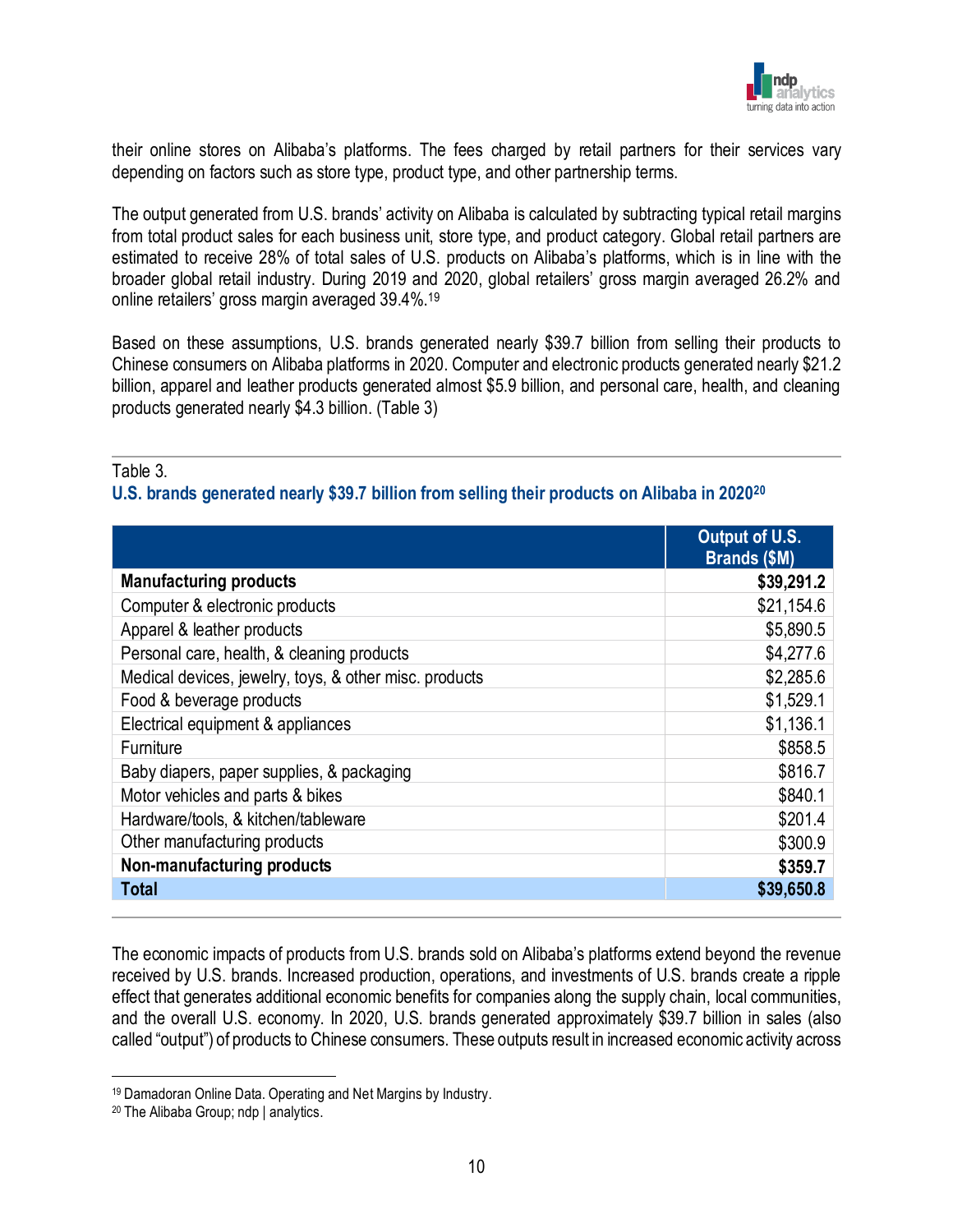

the U.S. supply chain, commonly referred to as indirect and induced effects. Based on official industry output multipliers calculated and published by the U.S. Bureau of Economic Analysis (BEA), the direct output of U.S. brands generated an additional \$29.9 billion in indirect and induced output for U.S. suppliers and businesses. Altogether, sales of products from U.S. brands on Alibaba's platforms generate a combined \$69.6 billion in direct, indirect, and induced economic output in the U.S. (Table 4)

#### Table 4.

## **Sales of products from U.S. brands on Alibaba generated \$69.6 billion in total output in the U.S.<sup>21</sup>**

|                                                        | <b>Direct</b><br><b>Output</b><br>(SM) | Indirect &<br><b>Induced</b><br><b>Output</b><br>(SM) | <b>Total</b><br><b>Output</b><br>(SM) |
|--------------------------------------------------------|----------------------------------------|-------------------------------------------------------|---------------------------------------|
| <b>Manufacturing products</b>                          | \$39,291.2                             | \$29,837.2                                            | \$69,128.4                            |
| Computer & electronic products                         | \$21,154.6                             | \$14,078.1                                            | \$35,232.7                            |
| Apparel & leather products                             | \$5,890.5                              | \$5,396.8                                             | \$11,287.3                            |
| Personal care, health, & cleaning products             | \$4,277.6                              | \$3,385.3                                             | \$7,662.8                             |
| Medical devices, jewelry, toys, & other misc. products | \$2,285.6                              | \$1,761.7                                             | \$4,047.4                             |
| Food & beverage products                               | \$1,529.1                              | \$1,796.3                                             | \$3,325.4                             |
| Electrical equipment & appliances                      | \$1,136.1                              | \$864.4                                               | \$2,000.5                             |
| Furniture                                              | \$858.5                                | \$726.8                                               | \$1,585.3                             |
| Baby diapers, paper supplies, & packaging              | \$816.7                                | \$691.4                                               | \$1,508.1                             |
| Motor vehicles and parts & bikes                       | \$840.1                                | \$711.2                                               | \$1,551.3                             |
| Hardware/tools, & kitchen/tableware                    | \$201.4                                | \$170.5                                               | \$372.0                               |
| Other manufacturing products                           | \$300.9                                | \$254.7                                               | \$555.6                               |
| Non-manufacturing products                             | \$359.7                                | \$70.6                                                | \$430.3                               |
| <b>Total</b>                                           | \$39,650.8                             | \$29,907.9                                            | \$69,558.7                            |

Sales, or output, include the costs of intermediary goods and services, as well as the internal costs of adding value to the goods and services before selling them. The latter is the "value-added" or "economic contribution" to the gross domestic product (GDP). Based on official BEA industry value-added-to-output ratios, products from U.S. brands sold to Chinese customers on Alibaba's platforms directly contributed \$26.5 billion to U.S. GDP in 2020. Applying industry value-added multipliers, calculated and published by BEA, U.S. brands and U.S. retail partners contributed an additional \$12.6 billion in indirect and induced value-added contributions to the U.S. economy in 2020. Altogether, products from U.S. brands sold on Alibaba's platforms to Chinese consumers contributed \$39.1 billion in value-added to the U.S. economy in 2020. (Table 5)

<sup>21</sup> The Alibaba Group; ndp | analytics.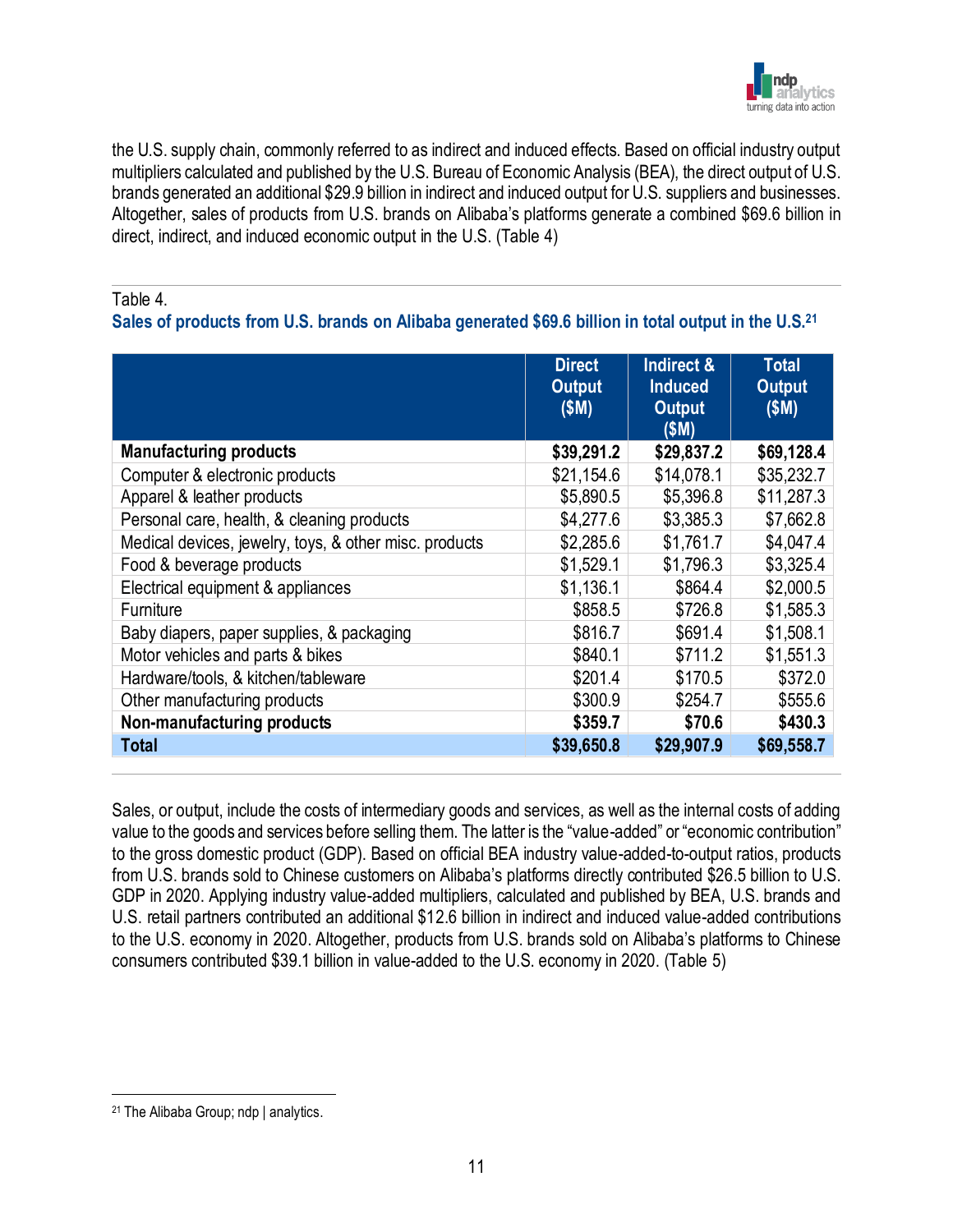

#### Table 5.

#### **Sales of products from U.S. brands on Alibaba contributed nearly \$39.1 billion to U.S. GDP<sup>22</sup>**

|                                                        | <b>Direct</b><br>Value-<br><b>Added</b><br>(SM) | Indirect &<br><b>Induced</b><br>Value-<br>Added (\$M) | Total<br>Value-<br>Added (\$M) |
|--------------------------------------------------------|-------------------------------------------------|-------------------------------------------------------|--------------------------------|
| <b>Manufacturing products</b>                          | \$26,446.7                                      | \$12,551.7                                            | \$38,998.4                     |
| Computer & electronic products                         | \$17,729.4                                      | \$4,801.7                                             | \$22,531.1                     |
| Apparel & leather products                             | \$3,243.1                                       | \$2,792.0                                             | \$6,035.1                      |
| Personal care, health, & cleaning products             | \$2,164.3                                       | \$1,225.3                                             | \$3,389.6                      |
| Medical devices, jewelry, toys, & other misc. products | \$1,234.2                                       | \$916.9                                               | \$2,151.1                      |
| Food & beverage products                               | \$459.4                                         | \$765.0                                               | \$1,224.4                      |
| Electrical equipment & appliances                      | \$564.5                                         | \$365.3                                               | \$929.8                        |
| Furniture                                              | \$392.5                                         | \$386.2                                               | \$778.7                        |
| Baby diapers, paper supplies, & packaging              | \$259.1                                         | \$481.7                                               | \$740.8                        |
| Motor vehicles and parts & bikes                       | \$203.8                                         | \$558.2                                               | \$762.0                        |
| Hardware/tools, & kitchen/tableware                    | \$83.3                                          | \$99.4                                                | \$182.7                        |
| Other manufacturing products                           | \$113.0                                         | \$159.9                                               | \$272.9                        |
| Non-manufacturing products                             | \$47.1                                          | \$47.8                                                | \$94.9                         |
| <b>Total</b>                                           | \$26,493.7                                      | \$12,599.5                                            | \$39,093.2                     |

Sales of products from U.S. brands on Alibaba's platforms positively impact U.S. employment markets via two channels. First, U.S. brands hire production and non-production workers to fulfill the demand of Chinese consumers; these are commonly referred to as "direct" jobs. Second, U.S. brands indirectly create jobs in upstream and downstream industries, commonly referred to as "indirect and induced" jobs. In 2020, U.S. brands generated nearly \$39.7 billion in revenues from selling their products on Alibaba's platforms. Based on sales-per-employee ratios, calculated using industry data published by BEA, U.S. brands created 124,561 direct production and non-production jobs. Applying BEA's industry employment multipliers, U.S. brands supported 131,725 indirect and induced jobs across all U.S. industries. Altogether, products from U.S. brands sold to Chinese consumers on Alibaba's platforms supported 256,286 direct, indirect, and induced jobs in the U.S. in 2020. (Table 6)

<sup>22</sup> The Alibaba Group; ndp | analytics.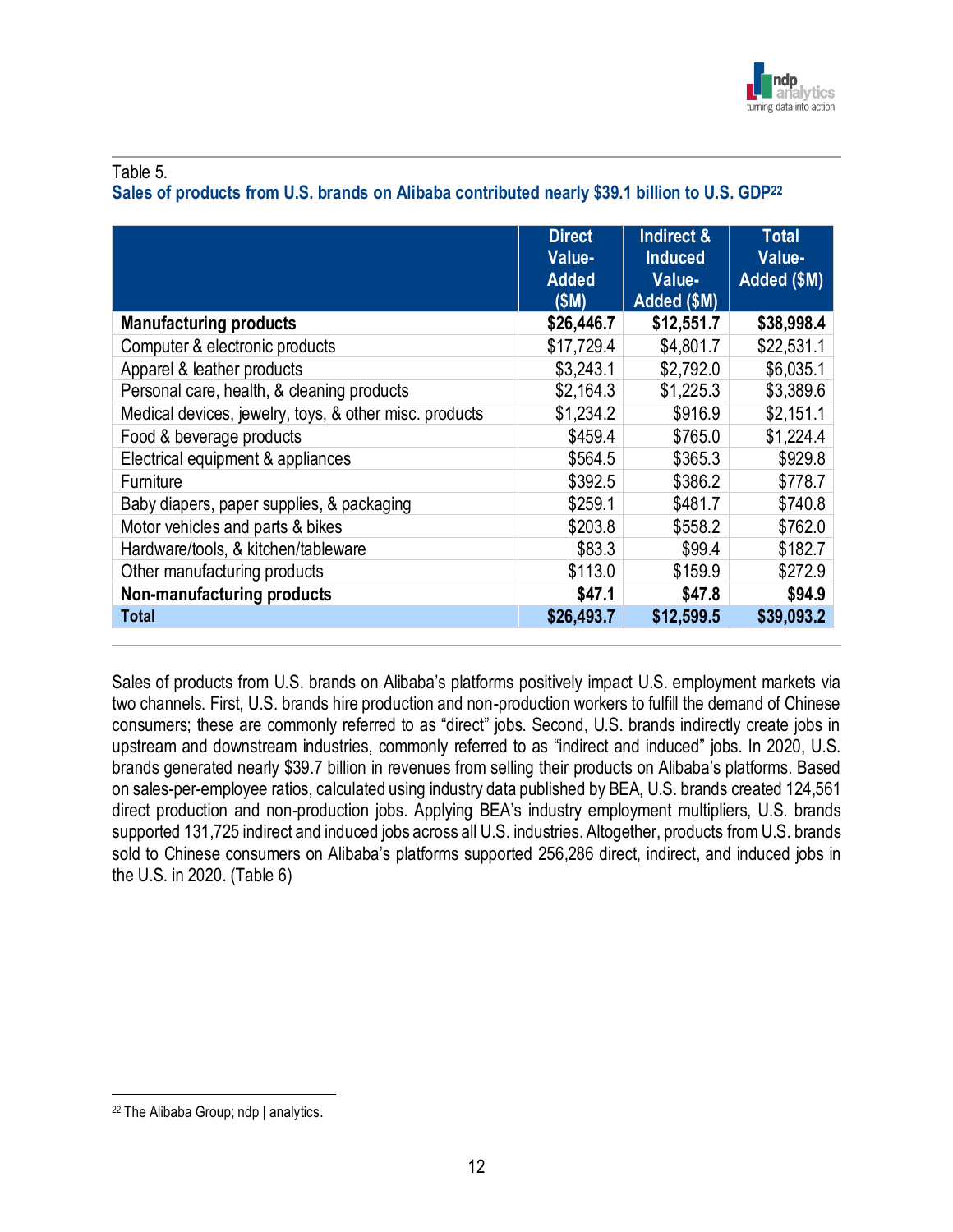

#### Table 6.

## **Sales of products from U.S. brands on Alibaba supported 256,286 U.S. jobs<sup>23</sup>**

|                                                        | <b>Direct</b><br><b>Jobs</b> | Indirect &<br><b>Induced</b><br><b>Jobs</b> | Total<br><b>Jobs</b> |
|--------------------------------------------------------|------------------------------|---------------------------------------------|----------------------|
| <b>Manufacturing products</b>                          | 123,978                      | 131,449                                     | 255,427              |
| Computer & electronic products                         | 59,229                       | 70,719                                      | 129,948              |
| Apparel & leather products                             | 37,726                       | 18,909                                      | 56,635               |
| Personal care, health, & cleaning products             | 4,640                        | 10,775                                      | 15,415               |
| Medical devices, jewelry, toys, & other misc. products | 7,152                        | 7,458                                       | 14,611               |
| Food & beverage products                               | 2,974                        | 6,392                                       | 9,366                |
| Electrical equipment & appliances                      | 3,382                        | 4,543                                       | 7,925                |
| Furniture                                              | 4,498                        | 6,412                                       | 10,910               |
| Baby diapers, paper supplies, & packaging              | 1,536                        | 2,190                                       | 3,726                |
| Motor vehicles and parts & bikes                       | 1,175                        | 1,674                                       | 2,849                |
| Hardware/tools, & kitchen/tableware                    | 785                          | 1,119                                       | 1,904                |
| Other manufacturing products                           | 882                          | 1,257                                       | 2,139                |
| Non-manufacturing products                             | 583                          | 276                                         | 858                  |
| <b>Total</b>                                           | 124,561                      | 131,725                                     | 256,286              |

U.S. brands pay their production and non-production workers directly. Using BEA's wage-per-employee by industry, U.S. brands paid their workers approximately \$11.9 billion to produce and sell their products on Alibaba's platforms in 2020. Applying the industry wage multipliers calculated and published by BEA, U.S. brands supported an additional \$9.1 billion in indirect and induced wages across all U.S. industries. Combined, products from U.S. brands sold to Chinese consumers on Alibaba's platforms supported \$21.0 billion in direct, indirect, and induced wages in the U.S. in 2020. (Table 7)

<sup>23</sup> The Alibaba Group; ndp | analytics.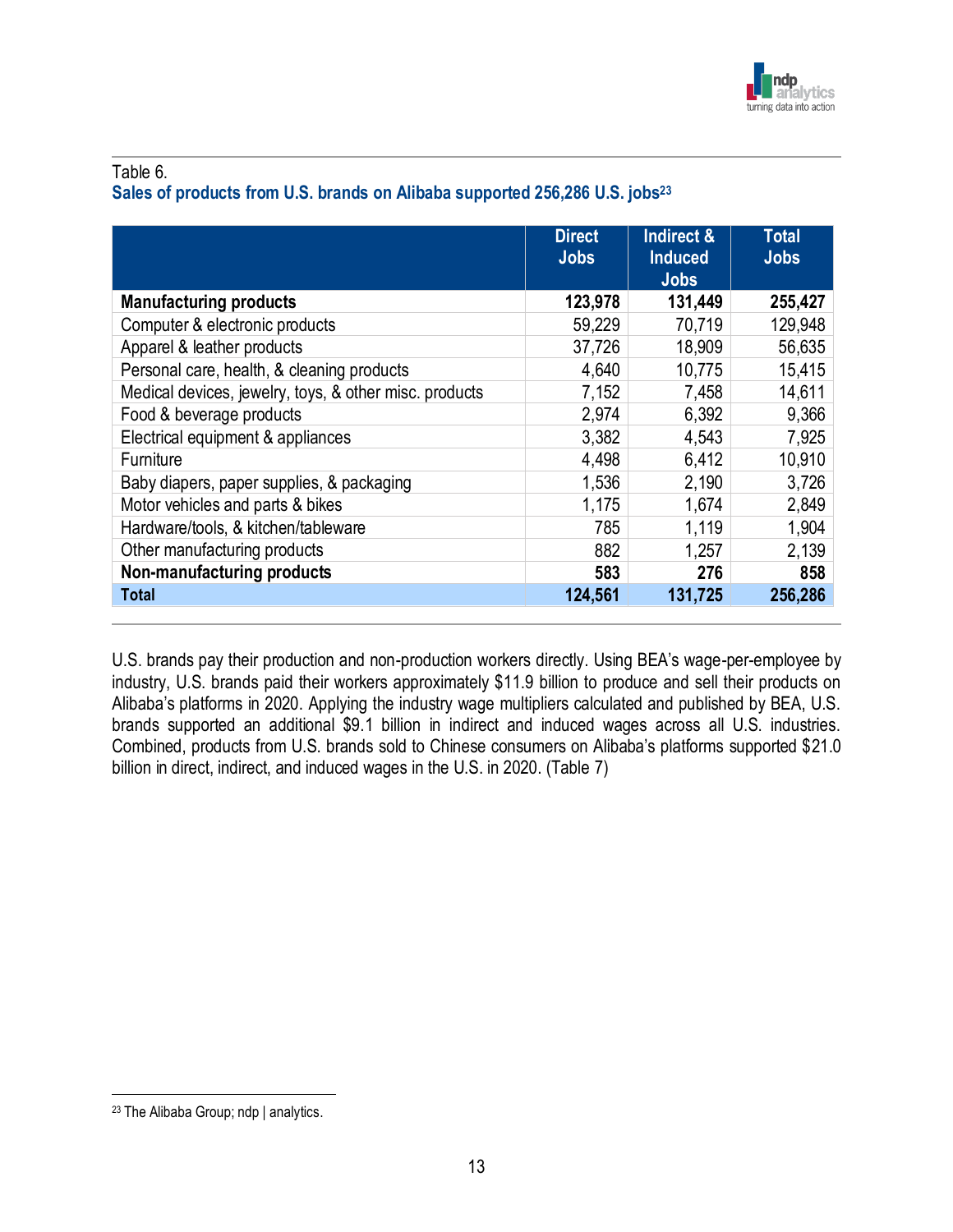

#### Table 7.

## **Sales of products from U.S. brands on Alibaba supported \$21.0B in wages for U.S. workers<sup>24</sup>**

|                                                        | <b>Direct</b><br><b>Wages</b><br>(SM) | Indirect &<br><b>Induced</b><br>Wages (\$M) | <b>Total</b><br><b>Wages</b><br>(SM) |
|--------------------------------------------------------|---------------------------------------|---------------------------------------------|--------------------------------------|
| <b>Manufacturing products</b>                          | \$11,887.8                            | \$9,119.1                                   | \$21,006.8                           |
| Computer & electronic products                         | \$8,128.0                             | \$5,410.1                                   | \$13,538.1                           |
| Apparel & leather products                             | \$1,832.7                             | \$1,425.4                                   | \$3,258.1                            |
| Personal care, health, & cleaning products             | \$486.5                               | \$642.3                                     | \$1,128.8                            |
| Medical devices, jewelry, toys, & other misc. products | \$506.6                               | \$484.0                                     | \$990.6                              |
| Food & beverage products                               | \$163.2                               | \$313.3                                     | \$476.5                              |
| Electrical equipment & appliances                      | \$250.0                               | \$263.4                                     | \$513.4                              |
| Furniture                                              | \$227.6                               | \$253.8                                     | \$481.4                              |
| Baby diapers, paper supplies, & packaging              | \$112.2                               | \$125.2                                     | \$237.4                              |
| Motor vehicles and parts & bikes                       | \$78.1                                | \$87.1                                      | \$165.1                              |
| Hardware/tools, & kitchen/tableware                    | \$48.5                                | \$54.1                                      | \$102.7                              |
| Other manufacturing products                           | \$54.3                                | \$60.5                                      | \$114.8                              |
| Non-manufacturing products                             | \$24.0                                | \$17.1                                      | \$41.1                               |
| <b>Total</b>                                           | \$11,911.7                            | \$9,136.2                                   | \$21,047.9                           |

#### **CONCLUSION**

While the future of e-commerce continues to take shape, Alibaba is making significant and growing contributions to the U.S. economy. As this analysis has shown, Alibaba's diverse suite of platforms generates substantial economic output, supports hundreds of thousands of U.S. jobs, and accounts for important induced benefits throughout the United States. These e-commerce activities generate substantial positive economic impacts. Through its platforms, Alibaba is advancing how American brands of all sizes, who sell virtually every type of product, reach over a billion consumers in China and other markets.

<sup>24</sup> The Alibaba Group; ndp | analytics.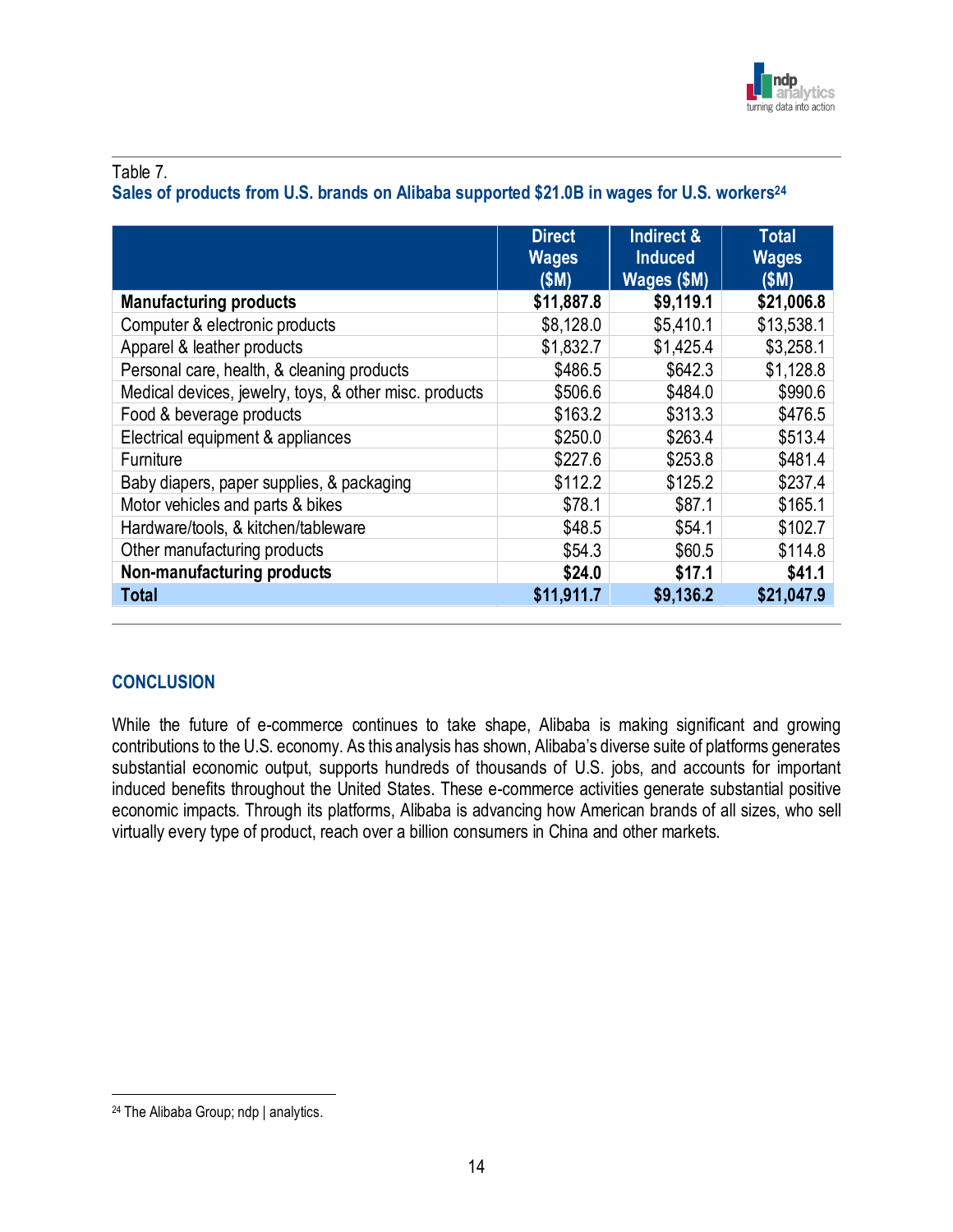

#### **Appendix: Data Sources and Methodology**

This report relies on data provided by the Alibaba Group, official industry statistics, and economic multipliers compiled and published by U.S. governmental agencies, and third-party research. Below are data descriptions and sources of four major datasets used in this report.

- 1. The Alibaba Group provided annual sales in 2019 and 2020 by business unit, store type, and product category. The business units included in this study are Taobao Global, Tmall, Tmall Global, Freshippo, and Kaola. The store types included are Taobao Global stores, flagship stores, exclusive stores, specialized stores, Freshippo stores, and Kaola stores. Alibaba sales data are classified into 171 product categories.
- 2. The Alibaba Group also provided a range of estimated gross profits of global retail partners by product category and store type. Retail partners' gross profits are total sales on Alibaba platforms minus the cost of goods sold paid to the U.S. brands who leveraged the platforms and retail partners. Global retail partners, who are independent retailers and not employed by the Alibaba Group, help U.S. brands market and sell their products on Alibaba platforms. Less than half of the retail partners for U.S. brands on Tmall Global are U.S. retail partners, while most retail partners in Taobao Global, Tmall, Freshippo, and Kaola are Chinese retailers.
- 3. Official industry statistics, including gross output, value-added, employment, and wages, were obtained from the U.S. Bureau of Economic Analysis (BEA). BEA industry data are classified based on the North America Industry Classification System (NAICS) codes at 2-digit level and 3-digit level.
- 4. Official industry-level economic multipliers were obtained from BEA. The agency's Regional Input-Output Modeling System (RIMS II) calculates and publishes economic multipliers (indirect and induced impacts) of gross output, value-added, employment, and wages.

Using Alibaba's proprietary sales data and estimated gross profits of global retail partners as well as U.S. official industry statistics and economic multipliers, the study estimated the total direct, indirect, and induced impacts of products from U.S. brands sold on Alibaba platforms to the U.S. economy. Below are the major calculations used to quantify the economic impacts.

- 1. Revenues of U.S. brands from products sold on Alibaba platforms:
	- a. Annual sales include revenues of U.S. brands and gross profits of global retail partners. The study estimated the average gross profits of retail partners on Alibaba platforms by business unit and product category to calculate revenues received by U.S. brands from sales of their products on Alibaba platforms.
- 2. Direct economic impacts by industry:
	- a. Output: The study created concordances to map Alibaba's 171 product categories to 26 manufacturing and non-manufacturing industries, based on 2-digit and 3-digit NAICS codes. The study then categorized product-level revenues of U.S. brands into 26 NAICS industries.
	- b. Value-added/Contribution to GDP: The study applied value-added-to-output ratios from BEA to calculate the direct value-added of U.S. brands for each of 26 NAICS industries.